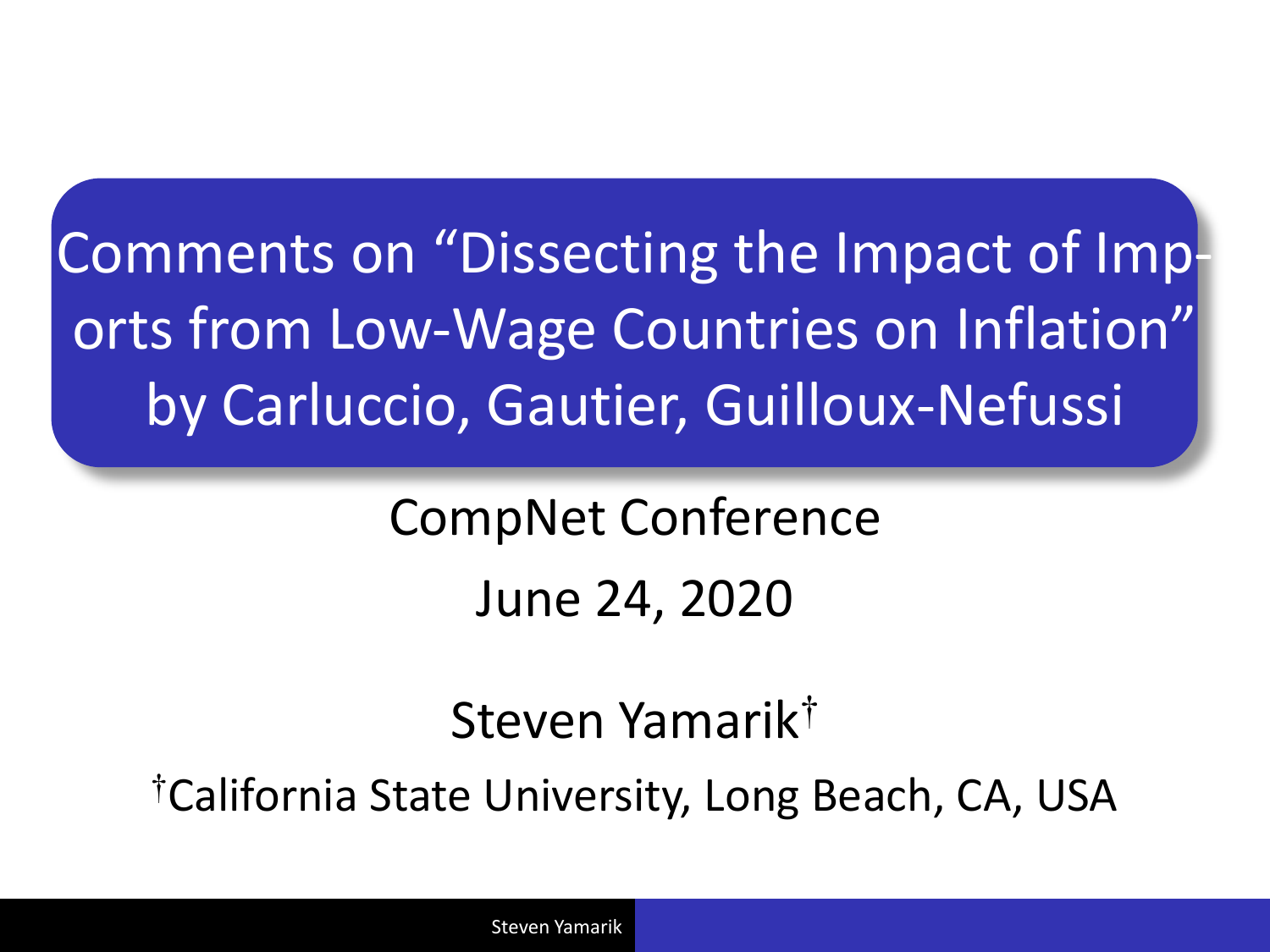# Synopsis

- The authors use micro-level data to quantify the effects of imports of consumption-goods from low-wage countries (LWC) on French inflation.
- They first decompose consumer inflation into three channels:
	- ➢ *Substitution* of LWC for domestic varieties
	- ➢ *Imported inflation* from changes in shares of LWC in imports
	- ➢ *Competition* from lower prices of domestic varieties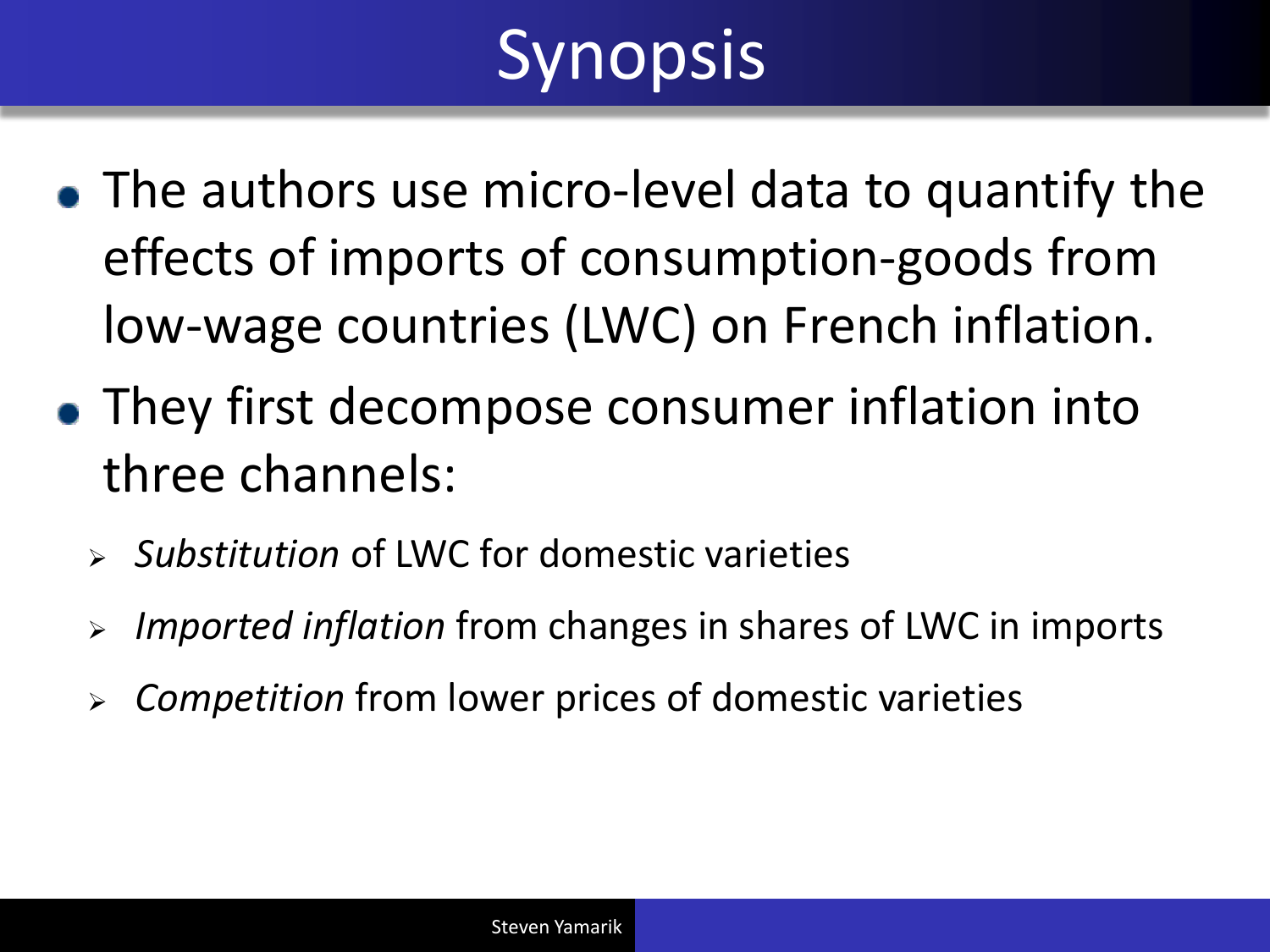# Synopsis

- They gather data on trade flows and French household consumption for 1994-2014.
	- ➢ **Product-country level imports and exports** at CN8 level
	- ➢ **Household product consumption expenditures** at CN3 level
	- ➢ **Import countries** are classified into *high-wage* (HWC), *low-wage* (LWC) and *very low-wage* (VLWC) based on relative real GDP per capita.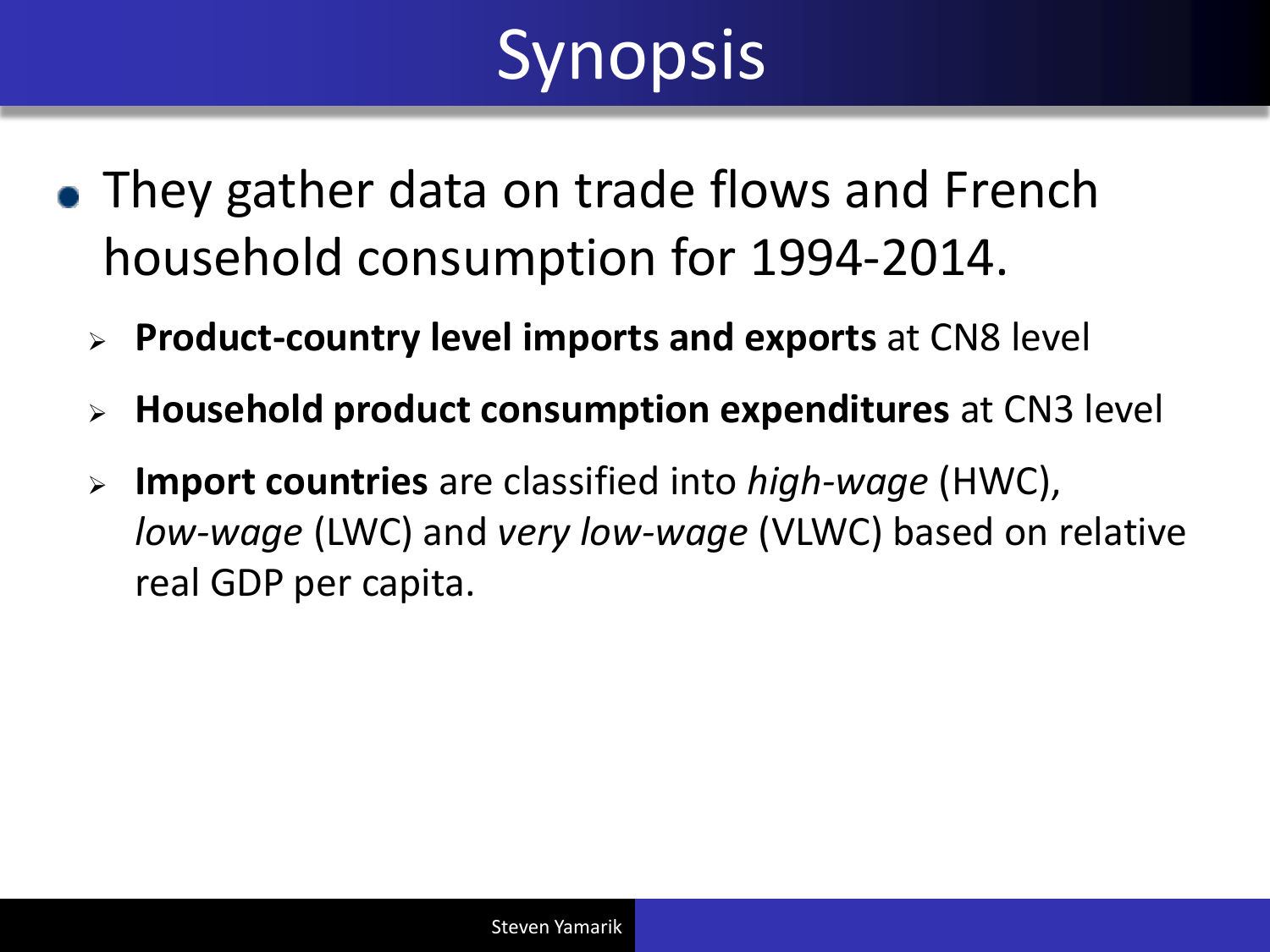# Synopsis

- They quantify the impact of imports from VLWC / LWC on French inflation into four channels:
	- ➢ *Substitution Effect* is -0.05 *pp*
	- ➢ *Imported Inflation* is -0.06 *pp*
	- ➢ *Competition* is -0.06 *pp*
	- ➢ *Contribution from HWC* is ?

• They quantify the impact on CPI vs. COLI inflation

- ➢ *pure price* of CPI / COLI is -0.05 *pp*
- ➢ *taste shift + Contribution from HWC* of COLI is -0.12 *pp*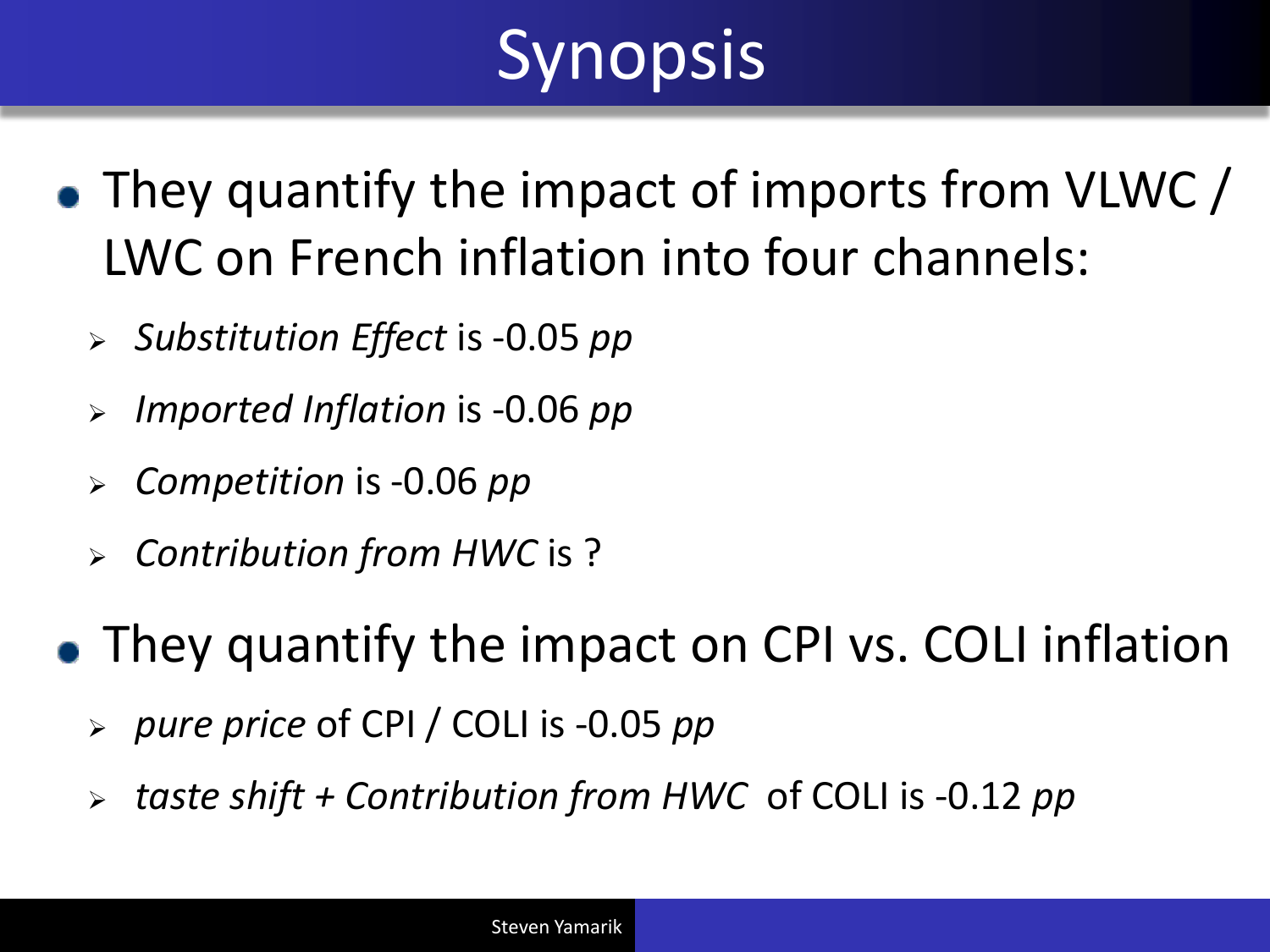## Implications

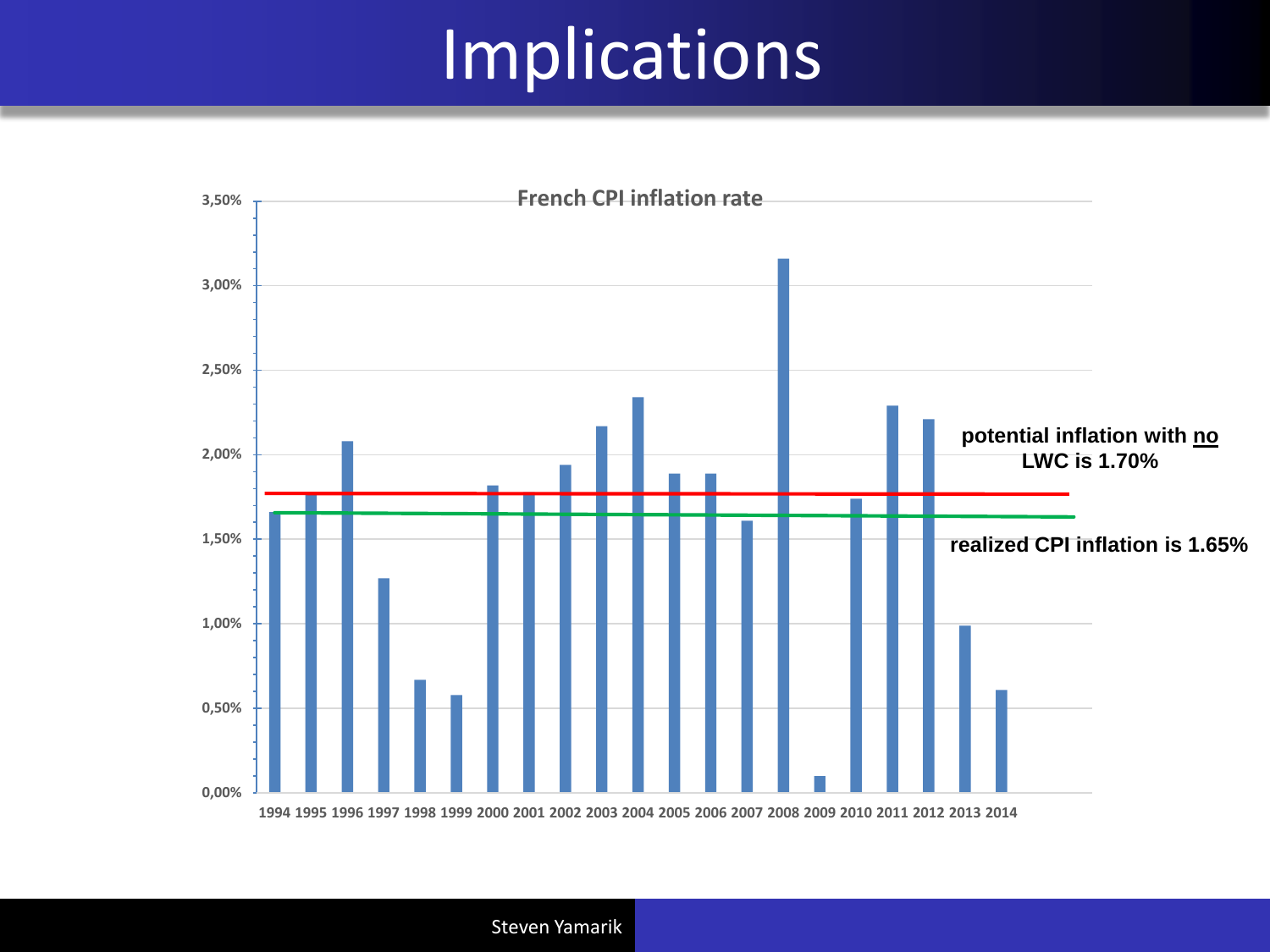#### Assessment

- The paper is generally well written and accessible to a non-specialist like myself.
- The methodological contribution seems important but needs to be better articulated.
- The empirical contribution to France also appears important.
- The estimated effects, especially for CPI, seem very low and even insignificant.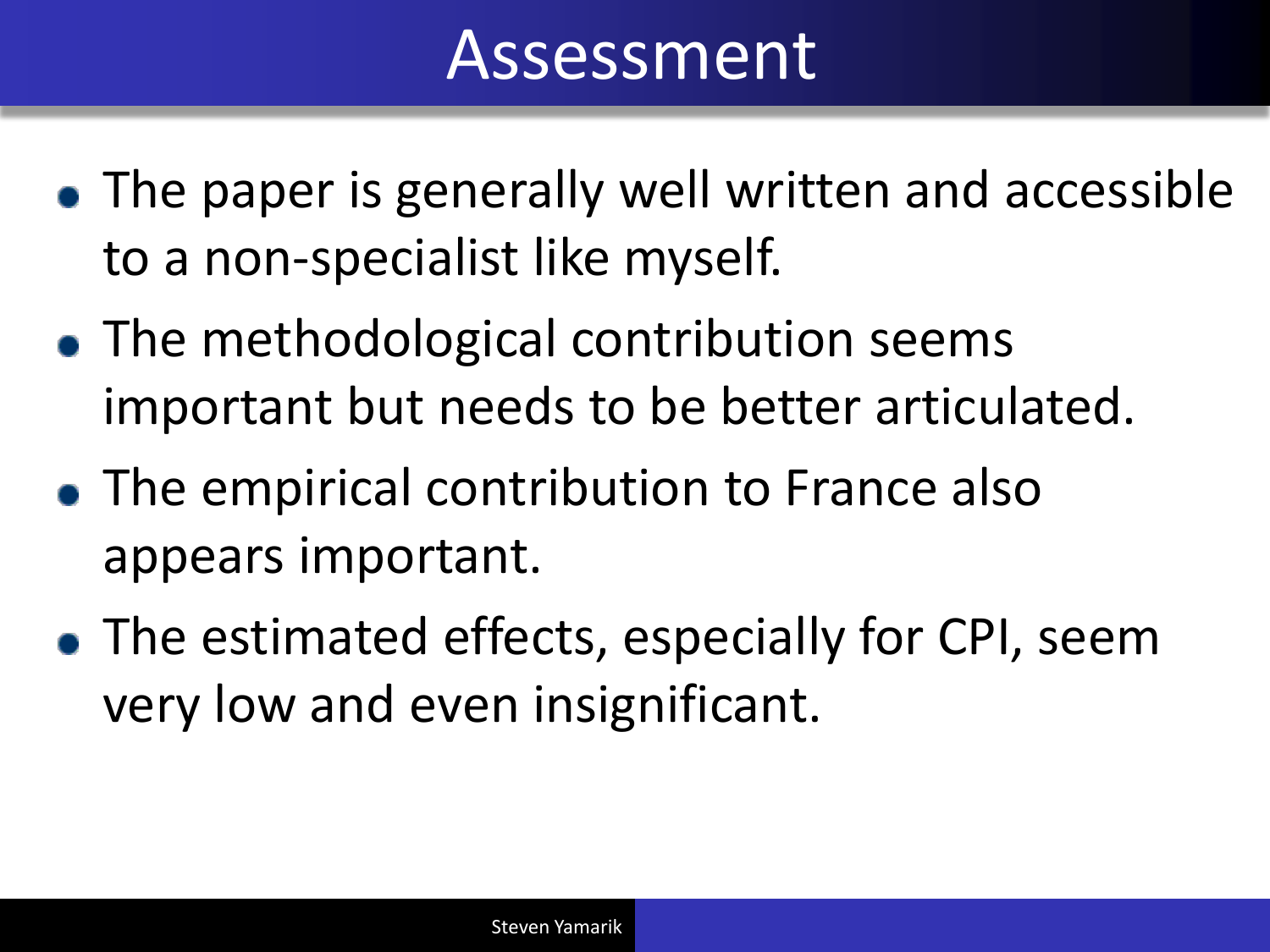## Section 1

- The topic needs to be better motivated and put into the context of a literature.
	- ➢ A discussion of the decrease in CPI inflation for developed countries, especially since 2000, is a potential motivation.
	- $\triangleright$  You should discuss the literature that estimates the contribution of LWC imports on inflation in the introduction.
	- ➢ You should restate your contributions. The first contribution of section 2 is *methodological* in that you decompose realized inflation into four channels. The second contribution of sections 3-5 is *empirical* in that you apply your methodology to France and calculate effects on inflation and welfare.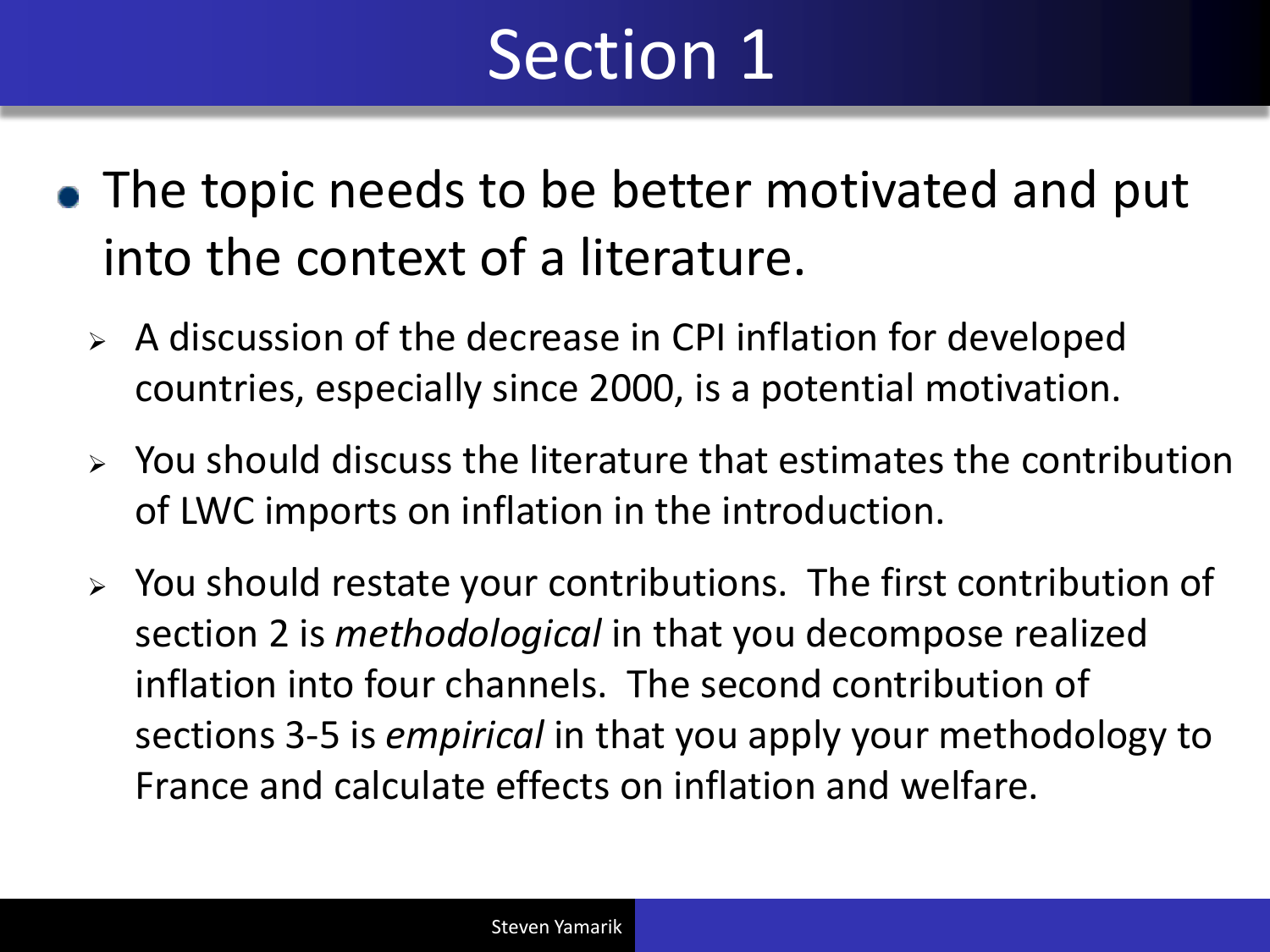#### Related Literatures

Table B: Contribution of LWC Imports to Import Price Inflation: an International Comparison

| Country              | Period    | Impact of LWC imports<br>on import inflation | Source                     |
|----------------------|-----------|----------------------------------------------|----------------------------|
| France               | 1995-2005 | $-0.48$ pp                                   | This study                 |
| Austria              | 1995-2005 | $-0.66$ pp                                   | Glatzer et al. [2006]      |
| Finland              | 1996-2005 | $-1$ pp                                      | Bank of Finland [2006]     |
| Portugal             | 1998-2006 | $-0.2$ pp                                    | Cardoso and Esteves [2008] |
| Sweden               | 1996-2004 | $-1$ to $-2$ pp                              | Sveriges Riksbank [2005]   |
| <b>United States</b> | 1993-2002 | $-0.8$ to $-1$ pp                            | Kamin et al. [2006]        |
| France               | 2000-2005 | $-0.74$ pp                                   | This study                 |
| United Kingdom       | 2000-2005 | $-0.7$ pp                                    | Mac Coille [2008]          |

Note: this table reports estimates of the contribution of LWC imports to import price inflation in different countries. These estimates are obtained using a very similar methodology presented in section 2 and correspond to our "imported inflation effect" (Channel 2). Differences in methodologies may come from the definitions of country categories and also from the level of product disaggregation. Results presented for France are calculated over two different periods (1995-2005) and (2000-2005) to facilitate cross country comparisons.

Auer and Fischer [2010]

Auer et al. [2013]

#### Redding and Weinstein [2020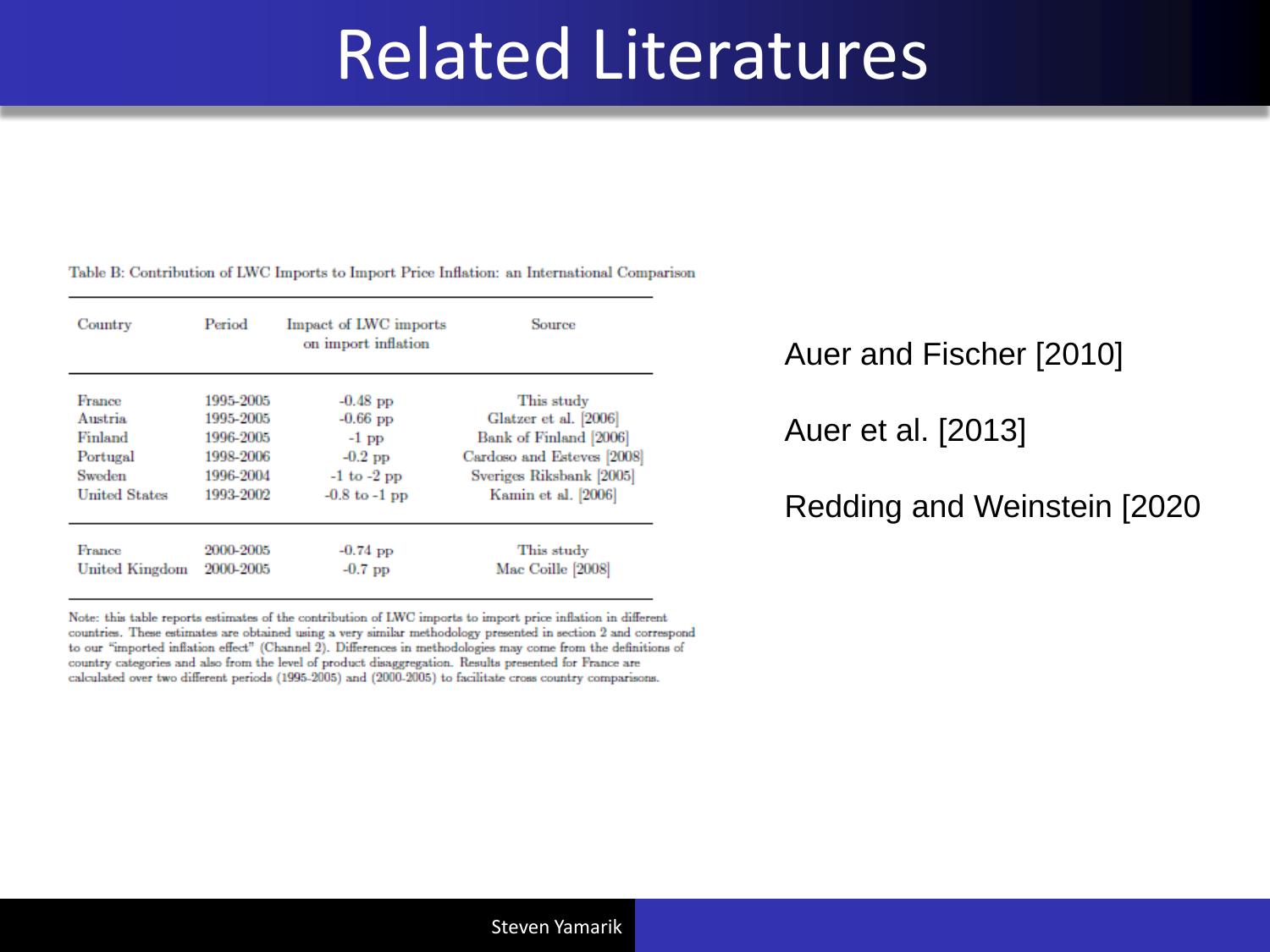## Section 2

- The implementation of your procedure should be clarified.
	- ➢ You should start by defining CPI and COLI inflation
	- ➢ You may want to define your notation in the beginning *j* is variety, *i* is tradable good, non-tradable good, *s* is sector. *D* is domestic, *F* is foreign, *LWC* is low-wage, *HWC* is high-wage.
	- ➢ I would drop eq. (4) and add eq. (3) at some aggregate level so that the reader can see which channels are being referenced.
	- $\triangleright$  A brief preview of how you will use aggregate (3) to estimate the effects of LWC on inflation would be helpful. You could derive the contributions of the channels by taking derivative of aggregate (3) w.r.t. LWC to get equations (5), (7) and (9).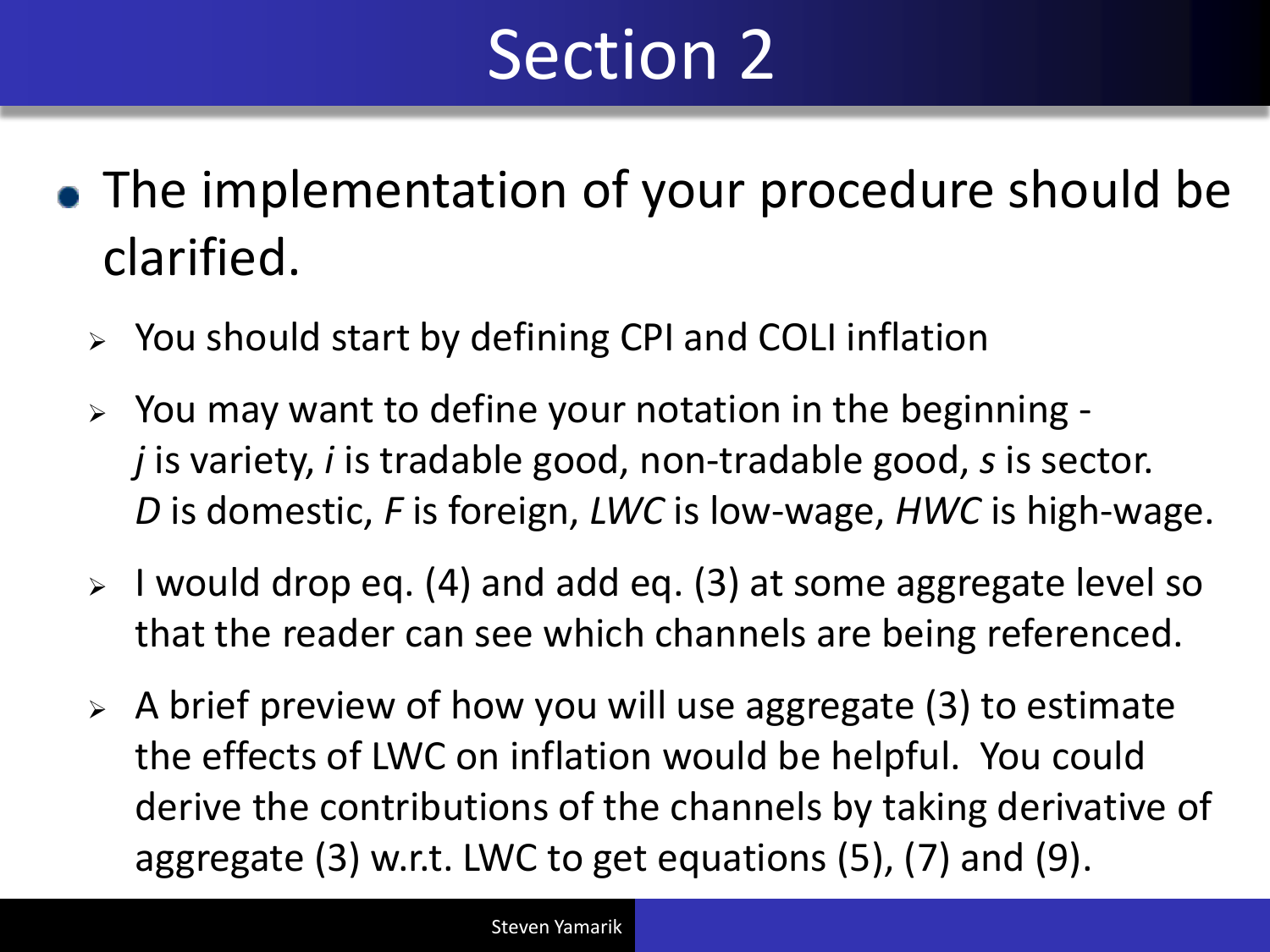# Sections 3 and 4

- I only have minor suggestions and questions.
	- ➢ Move Figures 1 and 2 to section 3 so that the reader knows that they are stylized facts and not actual estimates. You may also want to include graphs of actual CPI and COLI inflation.
	- ➢ The further decomposition of *imported inflation* into *imported substitution* and *inflation differential* is confusing. If these effects are important, why not present them individually.
	- ➢ Why must you estimate *ψ* using equation (8) rather than using observed expenditure and import data like the others?
	- $\geq$  A brief preview of how you will use (3) to estimate the effects of LWC on inflation.